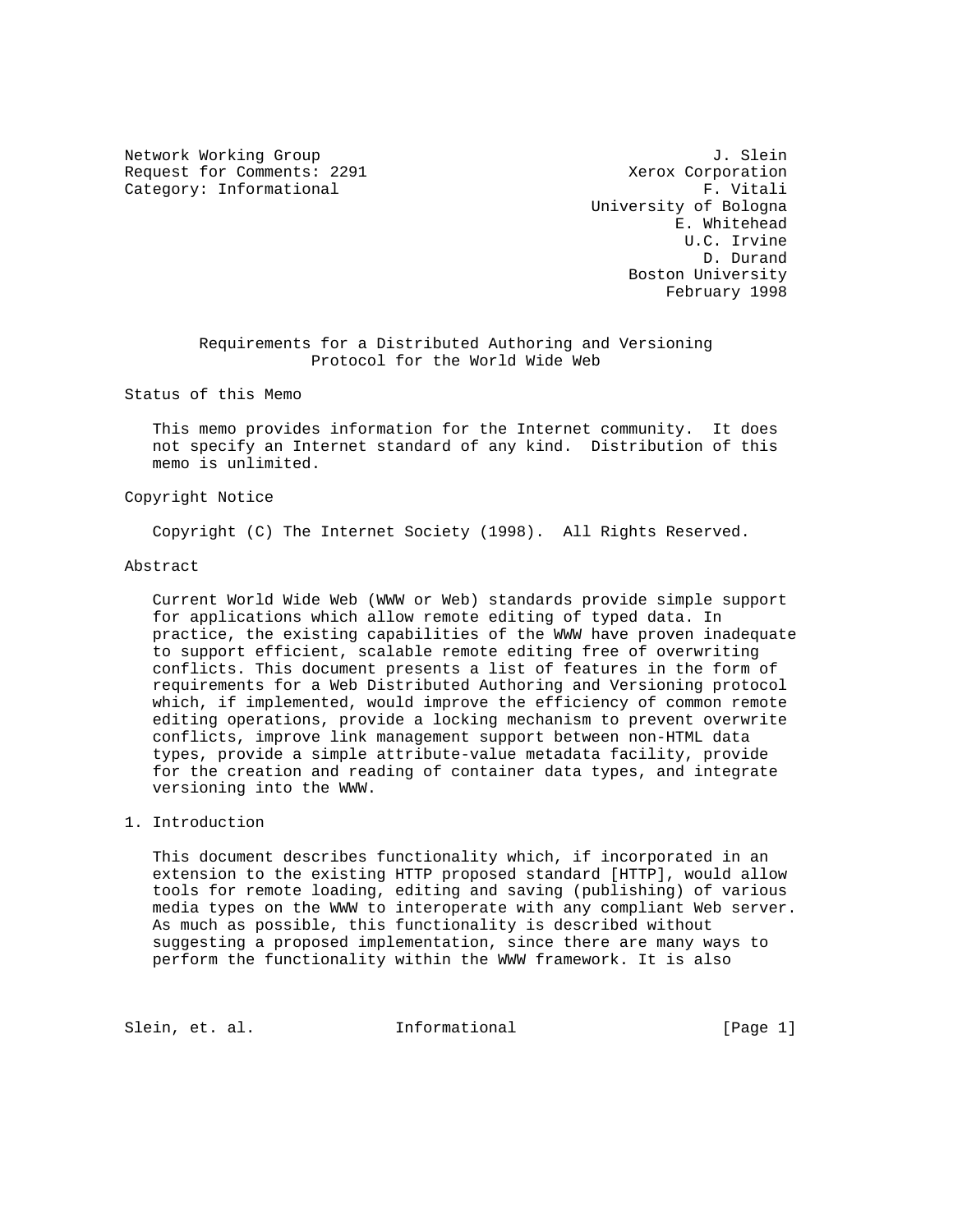possible that a single mechanism could simultaneously satisfy several requirements.

 This document reflects the consensus of the WWW Distributed Authoring and Versioning working group (WebDAV) as to the functionality that should be standardized to support distributed authoring and versioning on the Web. As with any set of requirements, practical considerations may make it impossible to satisfy them all. It is the intention of the WebDAV working group to come as close as possible to satisfying them in the specifications that make up the WebDAV protocol.

## 2. Rationale

 Current Web standards contain functionality which enables the editing of Web content at a remote location, without direct access to the storage media via an operating system. This capability is exploited by several existing HTML distributed authoring tools, and by a growing number of mainstream applications (e.g., word processors) which allow users to write (publish) their work to an HTTP server. To date, experience from the HTML authoring tools has shown they are unable to meet their users' needs using the facilities of Web standards. The consequence of this is either postponed introduction of distributed authoring capability, or the addition of nonstandard extensions to the HTTP protocol or other Web standards. These extensions, developed in isolation, are not interoperable.

 Other authoring applications have wanted to access document repositories or version control systems through Web gateways, and have been similarly frustrated. Where this access is available at all, it is through nonstandard extensions to HTTP or other standards that force clients to use a different interface for each vendor's service.

 This document describes requirements for a set of standard extensions to HTTP that would allow distributed Web authoring tools to provide the functionality their users need by means of the same standard syntax across all compliant servers. The broad categories of functionality that need to be standardized are:

 Properties Links Locking Reservations Retrieval of Unprocessed Source Partial Write Name Space Manipulation Collections

Slein, et. al. Informational [Page 2]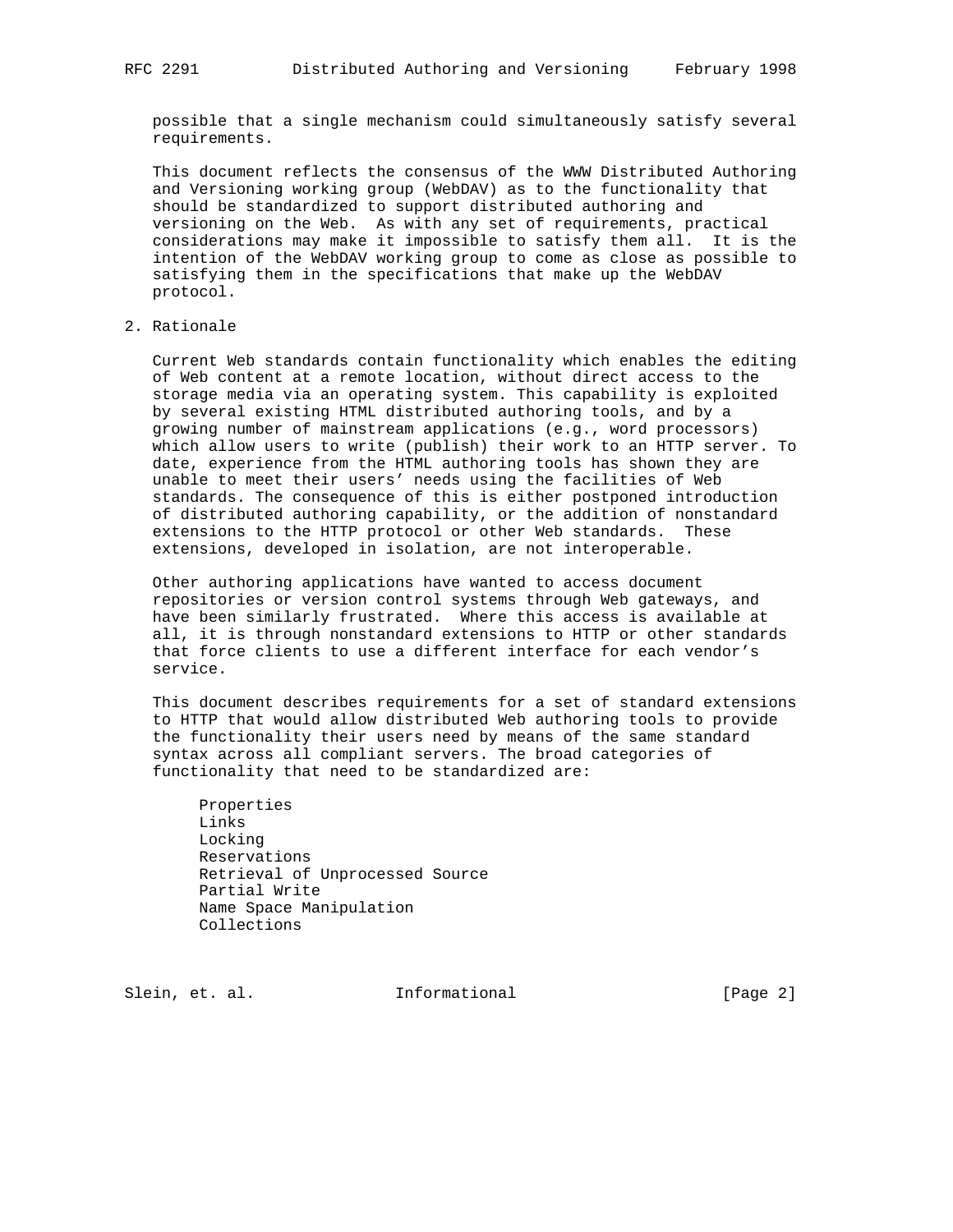Versioning Variants Security Internationalization 3. Terminology Where there is overlap, usage is intended to be consistent with that in the HTTP 1.1 specification [HTTP]. Client A program which issues HTTP requests and accepts responses. Collection A collection is a resource that contains other resources, either directly or by reference. Distributed Authoring Tool A program which can retrieve a source entity via HTTP, allow editing of this entity, and then save/publish this entity to a server using HTTP. Entity The information transferred in a request or response. Hierarchical Collection A hierarchical organization of resources. A hierarchical collection is a resource that contains other resources, including collections, either directly or by reference. Link A typed connection between two or more resources. Lock A mechanism for preventing anyone other than the owner of the lock from accessing a resource. Member of Version Graph A resource that is a node in a version graph, and so is derived from the resources that precede it in the graph, and is the basis of those that succeed it. Property Named descriptive information about a resource. Reservation A declaration that one intends to edit a resource. Slein, et. al. Informational [Page 3]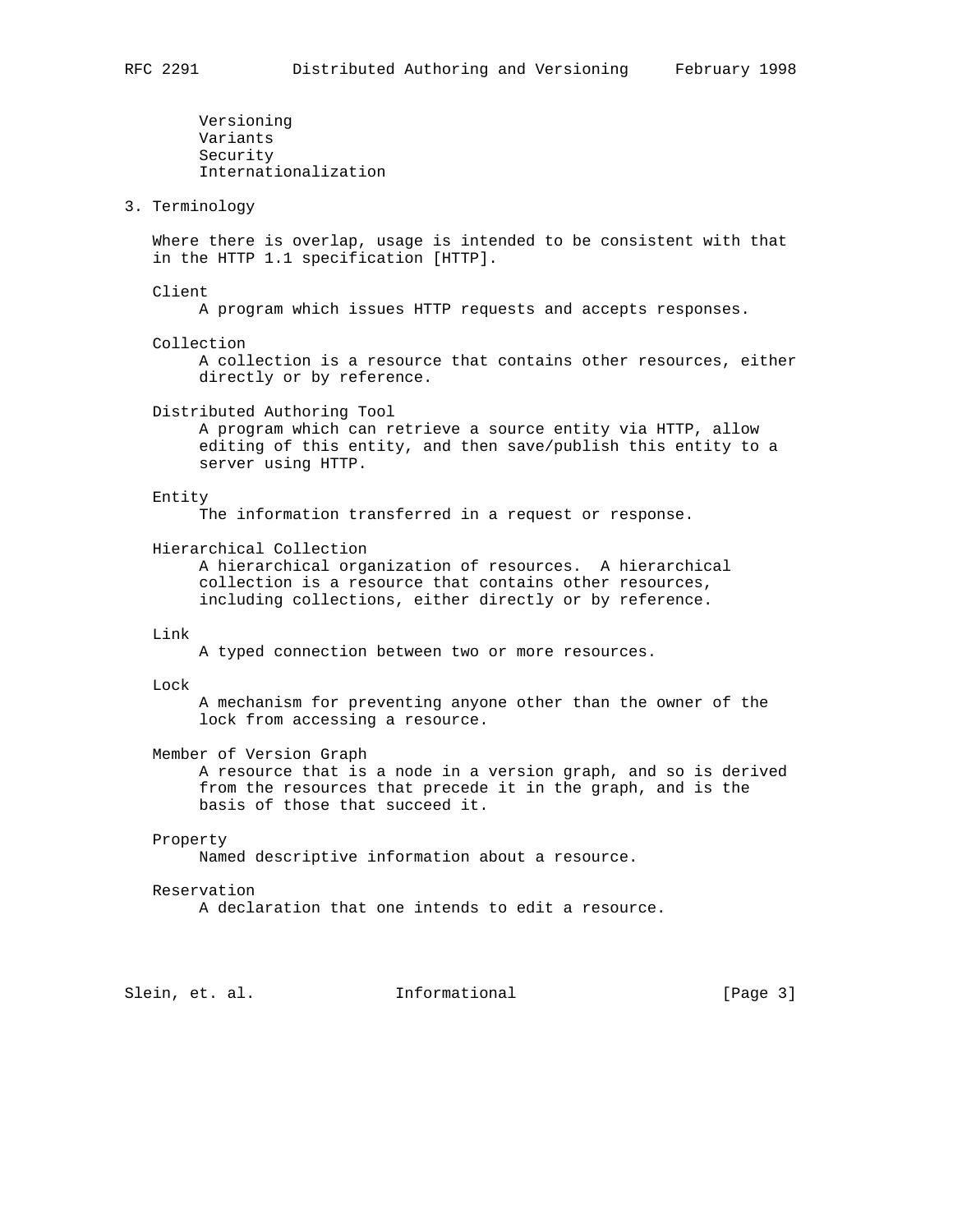Resource A network data object or service that can be identified by a URI. Server A program which receives and responds to HTTP requests. User Agent The client that initiates a request. Variant A representation of a resource. A resource may have one or more representations associated with it at any given time. Version Graph A directed acyclic graph with resources as its nodes, where each node is derived from its predecessor(s). Write Lock A lock that prevents anyone except its owner from modifying the resource it applies to. 4. General Principles

 This section describes a set of general principles that the WebDAV extensions should follow. These principles cut across categories of functionality.

4.1. User Agent Interoperability

 All WebDAV clients should be able to work with any WebDAV-compliant HTTP server. It is acceptable for some client/server combinations to provide special features that are not universally available, but the protocol should be sufficient that a basic level of functionality will be universal.

4.2. Client Simplicity

 The WebDAV extensions should be designed to allow client implementations to be simple.

Slein, et. al. 1nformational 1999 [Page 4]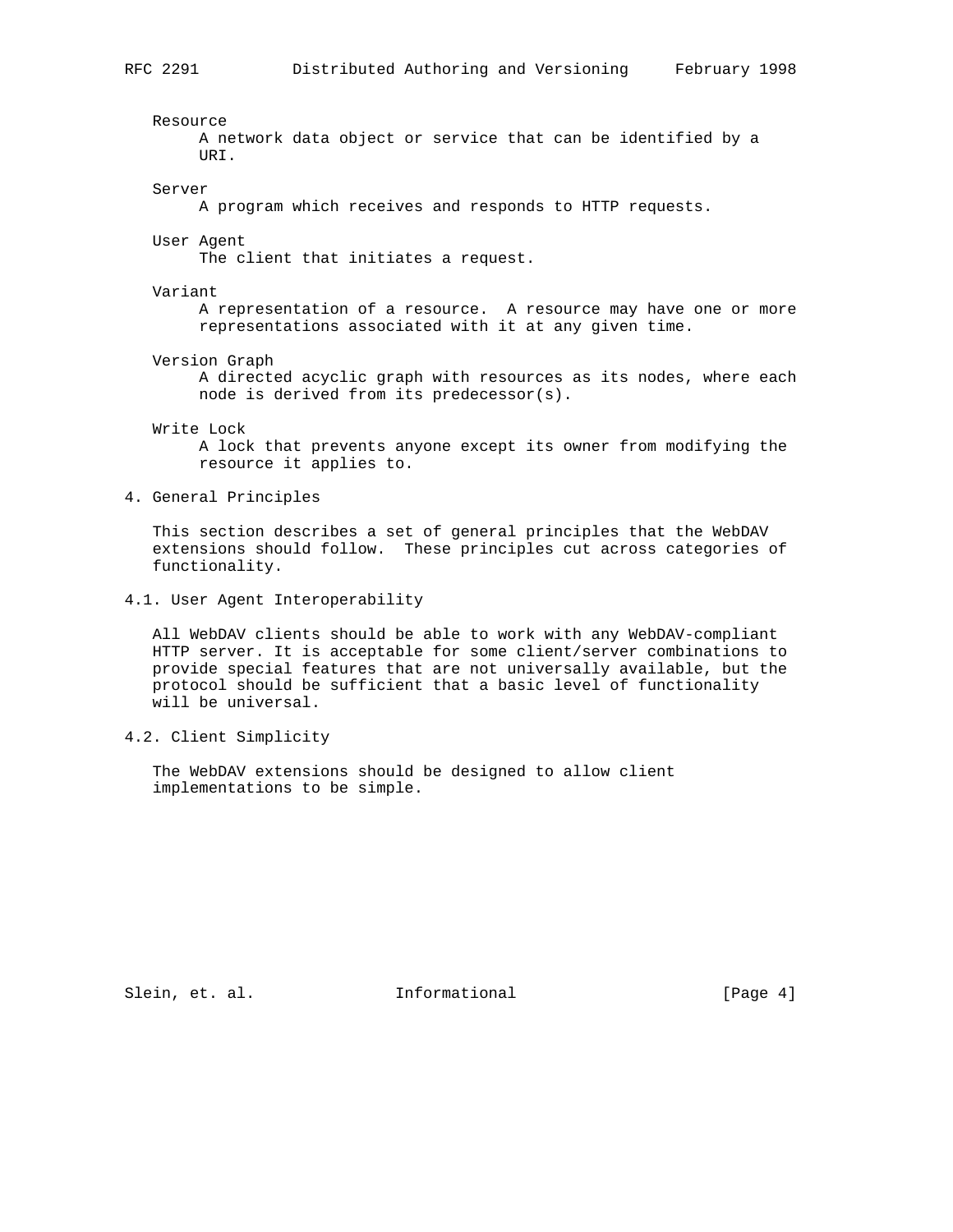4.3. Legacy Client Support

 It should be possible to implement a WebDAV-compliant server in such a way that it can interoperate with non-WebDAV clients. Such a server would be able to understand any valid HTTP 1.1 request from an ordinary Web client without WebDAV extensions, and to provide a valid HTTP 1.1 response that does not require the client to understand the extensions.

4.4. Data Format Compatibility

 WebDAV-compliant servers should be able to work with existing resources and URIs [URL]. Special additional information should not become a mandatory part of document formats.

4.5. Replicated, Distributed Systems

 Distribution and replication are at the heart of the Internet. All WebDAV extensions should be designed to allow for distribution and replication. Version trees should be able to be split across multiple servers. Collections may have members on different servers. Any resource may be cached or replicated for mobile computing or other reasons. Consequently, the WebDAV extensions must be able to operate in a distributed, replicated environment.

4.6 Parsimony in Client-Server Interactions

 The WebDAV extensions should keep to a minimum the number of interactions between the client and the server needed to perform common functions. For example, publishing a document to the Web will often mean publishing content together with related properties. A client may often need to find out what version graph a particular resource belongs to, or to find out which resource in a version graph is the published one. The extensions should make it possible to do these things efficiently.

4.7. Changes to HTTP

 WebDAV adds a number of new types of objects to the Web: properties, collections, version graphs, etc. Existing HTTP methods such as DELETE and PUT will have to operate in well-defined ways in this expanded environment. WebDAV should explicitly address not only new methods, headers, and MIME types, but also any required changes to the existing HTTP methods and headers.

Slein, et. al. **Informational** [Page 5]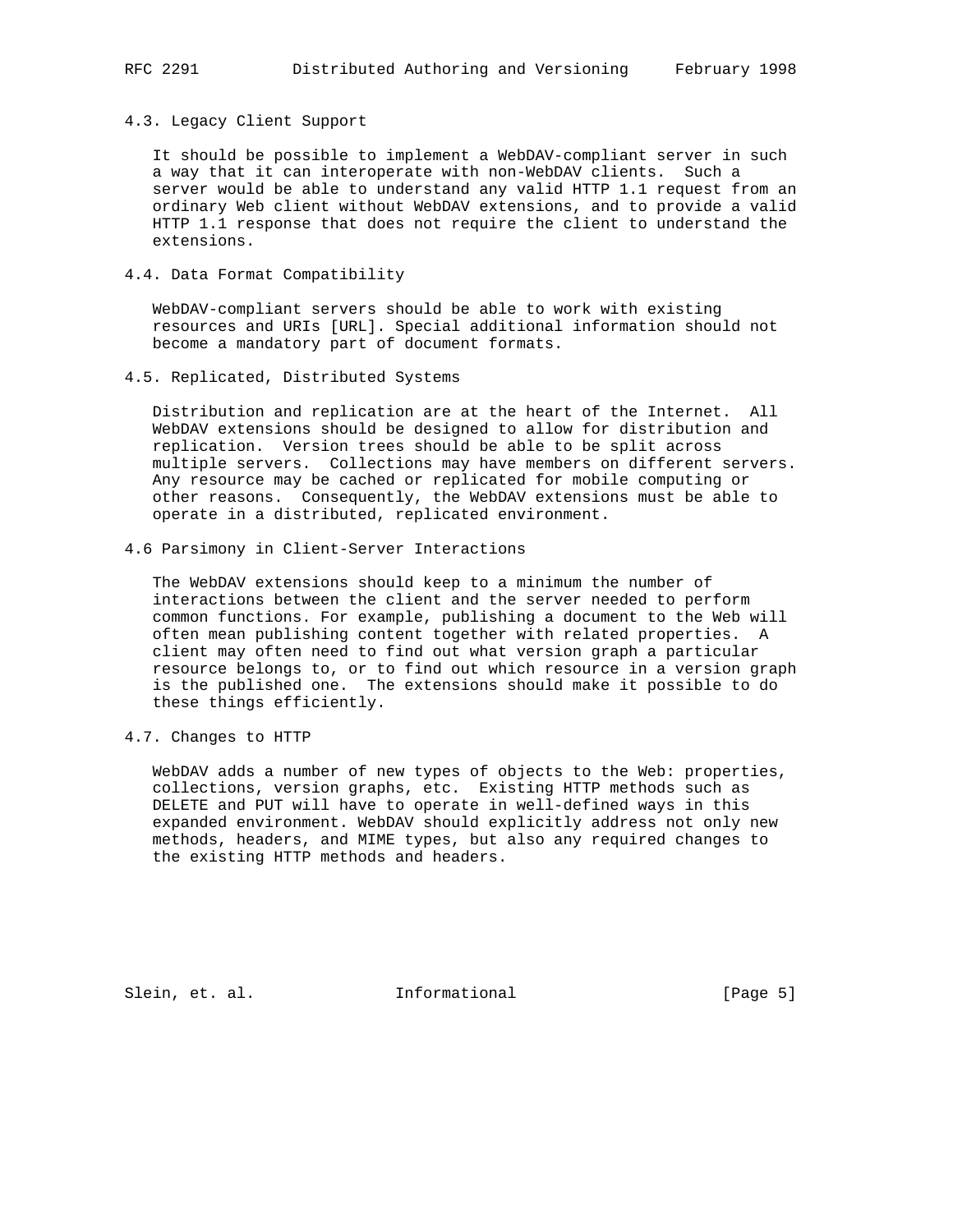### 4.8. Alternate Transport Mechanisms

 It may be desirable to transport WebDAV requests and responses by other mechanisms, particularly EMail, in addition to HTTP. The WebDAV protocol specification should not preclude a future body from developing an interoperability specification for disconnected operation via EMail.

5. Requirements

 In the requirement descriptions below, the requirement will be stated, followed by its rationale.

- 5.1. Properties
- 5.1.1. Functional Requirements

 It must be possible to create, modify, read and delete arbitrary properties on resources of any media type.

5.1.2. Rationale

 Properties describe resources of any media type. They may include bibliographic information such as author, title, publisher, and subject, constraints on usage, PICS ratings, etc. These properties have many uses, such as supporting searches on property values, enforcing copyrights, and the creation of catalog entries as placeholders for objects which are not available in electronic form, or which will be available later.

- 5.2. Links
- 5.2.1. Functional Requirements

 It must be possible to create, modify, read and delete typed links between resources of any media type.

5.2.2. Rationale

 One type of link between resources is the hypertext link, which is browsable using a hypertext style point-and-click user interface. Links, whether they are browsable hypertext links, or simply a means of capturing a relationship between resources, have many purposes. Links can support pushbutton printing of a multi-resource document in a prescribed order, jumping to the access control page for a resource, and quick browsing of related information, such as a table

Slein, et. al. 1nformational (Page 6)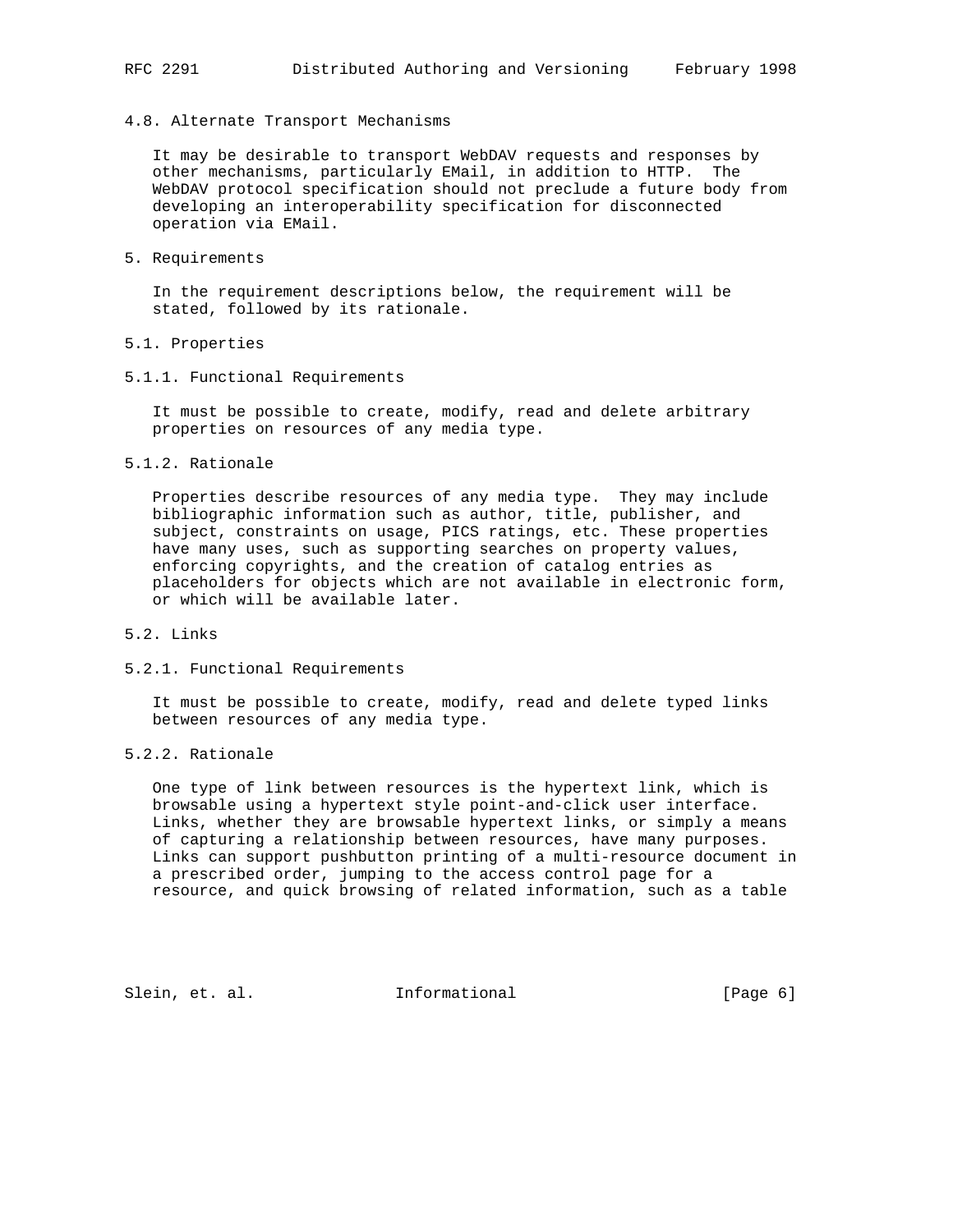of contents, an index, a glossary, a bibliographic record, help pages, etc. While link support is provided by the HTML "LINK" element, this is limited only to HTML resources [HTML]. Similar support is needed for bitmap image types, and other non-HTML media types.

## 5.3. Locking

## 5.3.1. General Principles

 5.3.1.1. Independence of locks. It must be possible to lock a resource without performing an additional retrieval of the resource, and without committing to editing the resource.

 5.3.1.2. Multi-Resource Locking. It must be possible to take out a lock on multiple resources residing on the same server in a single action, and this locking operation must be atomic across these resources.

5.3.2. Functional Requirements

 5.3.2.1. Write Locks. It must be possible to restrict modification of a resource to a specific person.

 5.3.2.2. Lock Query. It must be possible to find out whether a given resource has any active locks, and if so, who holds those locks.

5.3.2.3. Unlock. It must be possible to remove a lock.

5.3.3. Rationale

 At present, the Web provides limited support for preventing two or more people from overwriting each other's modifications when they save to a given URI. Furthermore, there is no way to discover whether someone else is currently making modifications to a resource. This is known as the "lost update problem," or the "overwrite problem." Since there can be significant cost associated with discovering and repairing lost modifications, preventing this problem is crucial for supporting distributed authoring. A write lock ensures that only one person may modify a resource, preventing overwrites. Furthermore, locking support is a key component of many versioning schemes, a desirable capability for distributed authoring.

 An author may wish to lock an entire web of resources even though he is editing just a single resource, to keep the other resources from changing. In this way, an author can ensure that if a local hypertext web is consistent in his distributed authoring tool, it will then be

Slein, et. al. Informational [Page 7]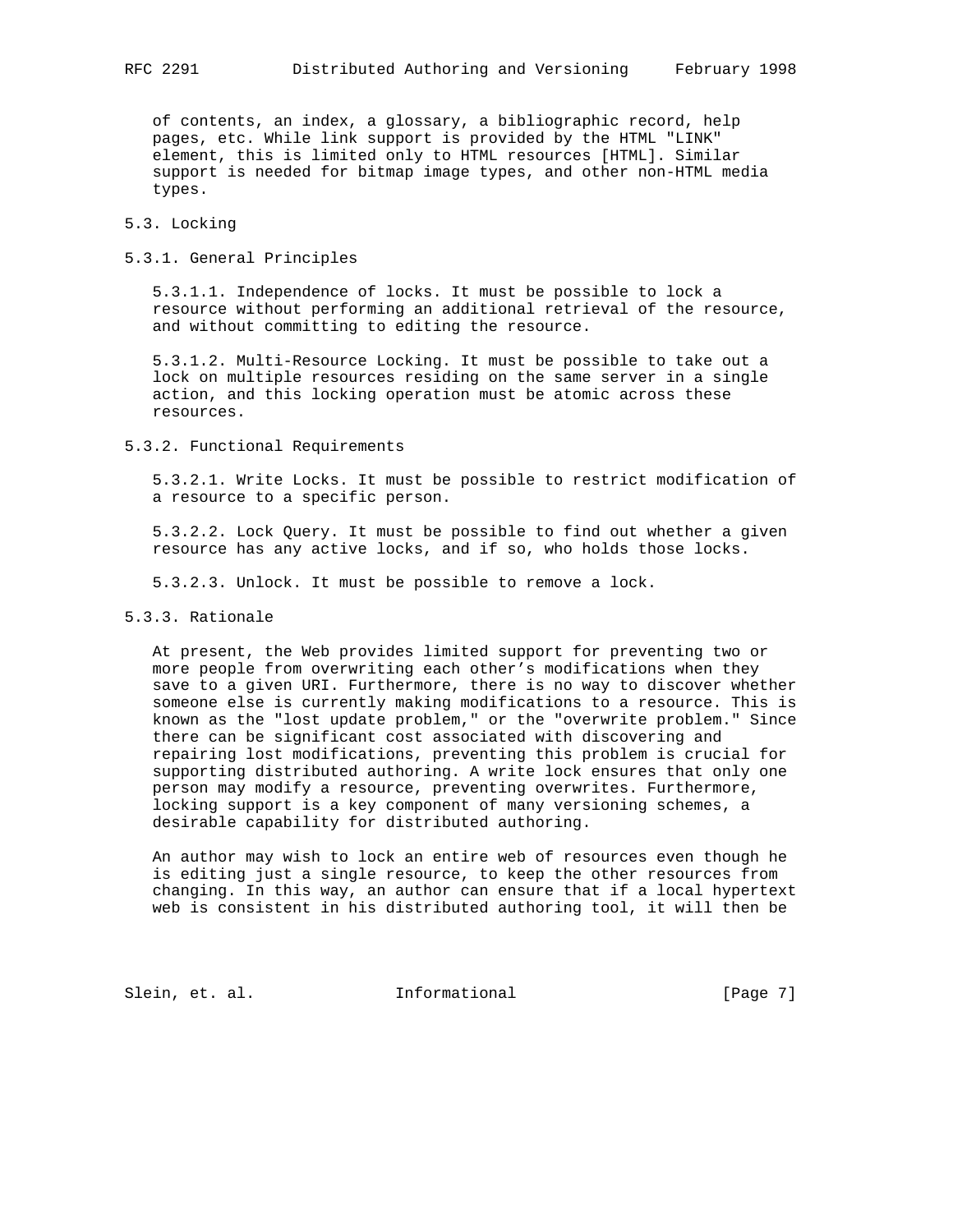consistent when he writes it to the server. Because of this, it should be possible to take out a lock without also causing transmission of the contents of a resource.

 It is often necessary to guarantee that a lock or unlock operation occurs at the same time across multiple resources, a feature which is supported by the multiple-resource locking requirement. This is useful for preventing a collision between two people trying to establish locks on the same set of resources, since with multi resource locking, one of the two people will get a lock. If this same multiple-resource locking scenario was repeated by using atomic lock operations iterated across the resources, the result would be a splitting of the locks between the two people, based on resource ordering and race conditions.

### 5.4. Reservations

5.4.1. Functional Requirements

 5.4.1.1. Reserve. It must be possible for a principal to register with the server an intent to edit a given resource, so that other principals can discover who intends to edit the resource.

 5.4.1.2. Reservation Query. It must be possible to find out whether a given resource has any active reservations, and if so, who currently holds reservations.

 5.4.1.3. Release Reservation. It must be possible to release the reservation.

# 5.4.2. Rationale

 Experience from configuration management systems has shown that people need to know when they are about to enter a parallel editing situation. Once notified, they either decide not to edit in parallel with the other authors, or they use out-of-band communication (face to-face, telephone, etc.) to coordinate their editing to minimize the difficulty of merging their results. Reservations are separate from locking, since a write lock does not necessarily imply a resource will be edited, and a reservation does not carry with it any access restrictions. This capability supports versioning, since a check-out typically involves taking out a write lock, making a reservation, and getting the resource to be edited.

Slein, et. al. 10. Informational 1999 [Page 8]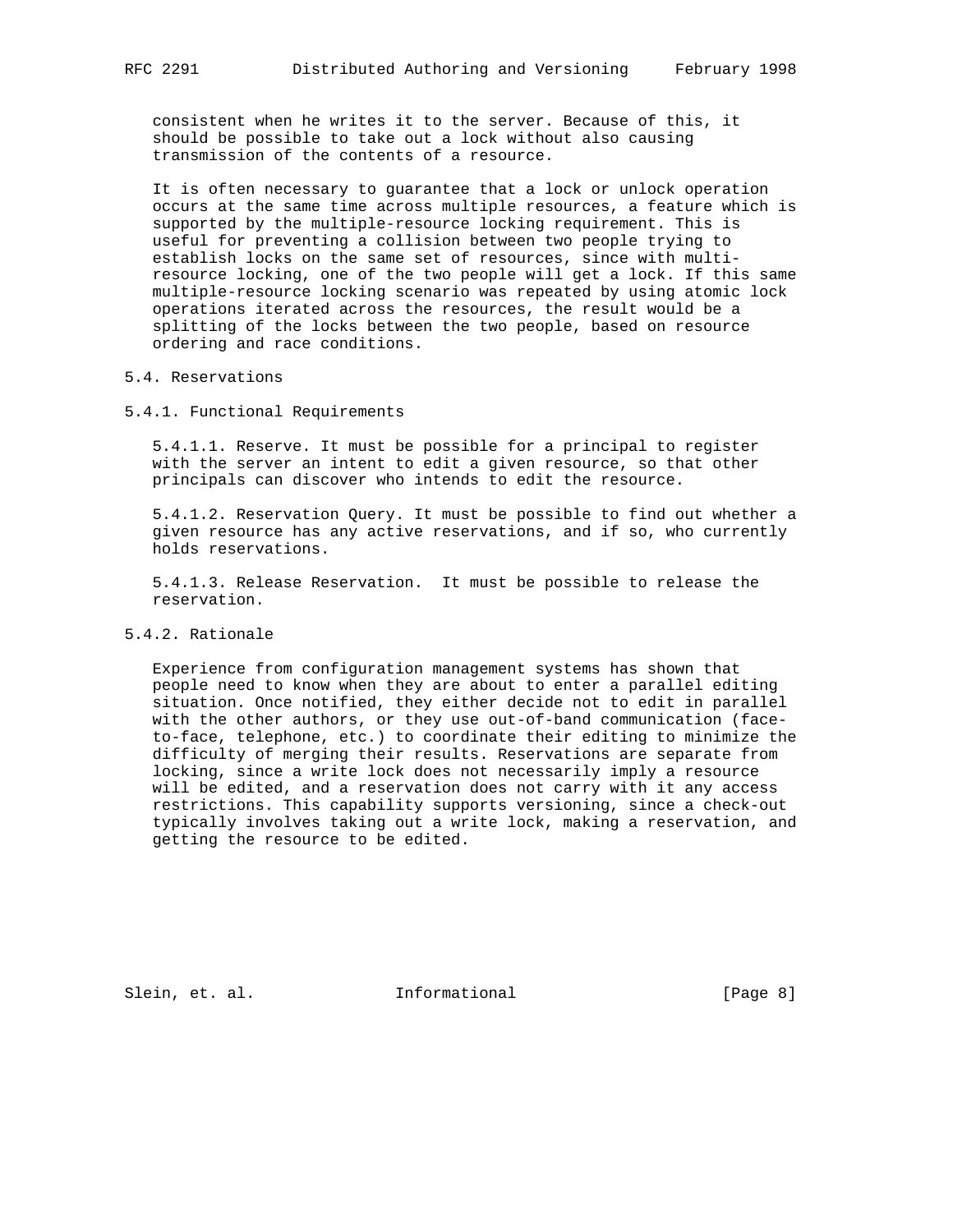# 5.5. Retrieval of Unprocessed Source for Editing

#### 5.5.1. Functional Requirement

 The source of any given resource must be retrievable by any principal with authorization to edit the resource.

## 5.5.2. Rationale

 There are many cases where the source stored on a server does not correspond to the actual entity transmitted in response to an HTTP GET. Current known cases are server side include directives, and Standard Generalized Markup Language (SGML) source which is converted on the fly to HyperText Markup Language (HTML) [HTML] output entities. There are many possible cases, such as automatic conversion of bitmap images into several variant bitmap media types (e.g. GIF, JPEG), and automatic conversion of an application's native media type into HTML. As an example of this last case, a word processor could store its native media type on a server which automatically converts it to HTML. A GET of this resource would retrieve the HTML. Retrieving the source would retrieve the word processor native format.

- 5.6. Partial Write.
- 5.6.1. Functional Requirement

 After editing a resource, it must be possible to write only the changes to the resource, rather than retransmitting the entire resource.

5.6.2. Rationale

 During distributed editing which occurs over wide geographic separations and/or over low bandwidth connections, it is extremely inefficient and frustrating to rewrite a large resource after minor changes, such as a one-character spelling correction. Support is needed for transmitting "insert" (e.g., add this sentence in the middle of a document) and "delete" (e.g. remove this paragraph from the middle of a document) style updates. Support for partial resource updates will make small edits more efficient, and allow distributed authoring tools to scale up for editing large documents.

Slein, et. al. Informational [Page 9]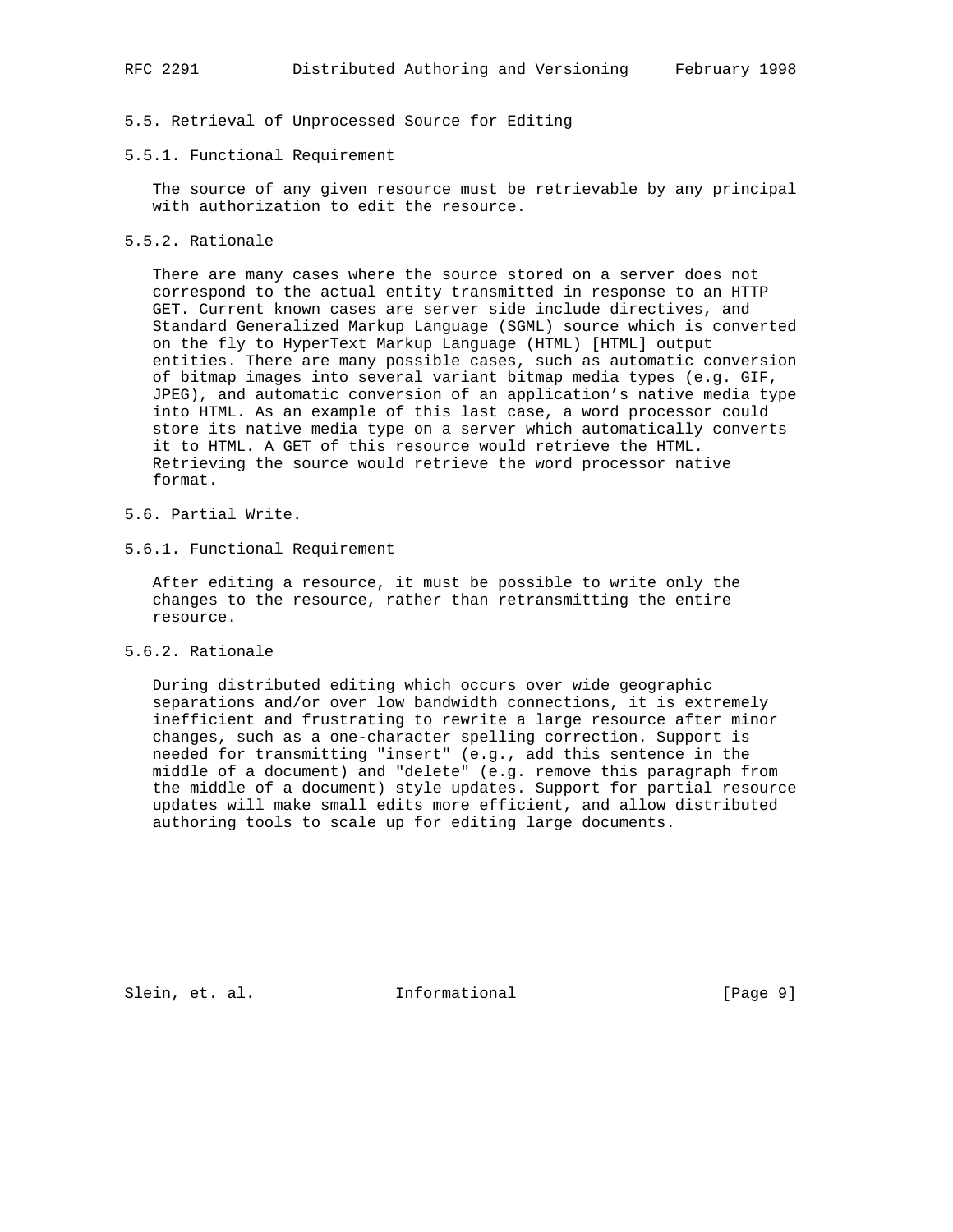5.7. Name Space Manipulation

#### 5.7.1. Copy

5.7.1.1. Functional Requirements

 It must be possible to duplicate a resource without a client loading, then resaving the resource. After the copy operation, a modification to either resource must not cause a modification to the other.

5.7.1.2. Rationale

 There are many reasons why a resource might need to be duplicated, such as changing ownership, preparing for major modifications, or making a backup. Due to network costs associated with loading and saving a resource, it is far preferable to have a server perform a resource copy than a client.

5.7.2. Move/Rename

#### 5.7.2.1. Functional Requirements

 It must be possible to change the location of a resource without a client loading, then resaving the resource under a different name. After the move operation, it must no longer be possible to access the resource at its original location.

## 5.7.2.2. Rationale

 It is often necessary to change the name of a resource, for example due to adoption of a new naming convention, or if a typing error was made entering the name originally. Due to network costs, it is undesirable to perform this operation by loading, then resaving the resource, followed by a delete of the old resource. Similarly, a single rename operation is more efficient than a copy followed by a delete operation. Note that moving a resource is considered the same function as renaming a resource.

## 5.8. Collections

 A collection is a resource that is a container for other resources, including other collections. A resource may belong to a collection either directly or by reference. If a resource belongs to a collection directly, name space operations like copy, move, and delete applied to the collection also apply to the resource. If a resource belongs to a collection by reference, name space operations applied to the collection affect only the reference, not the resource itself.

Slein, et. al. Informational [Page 10]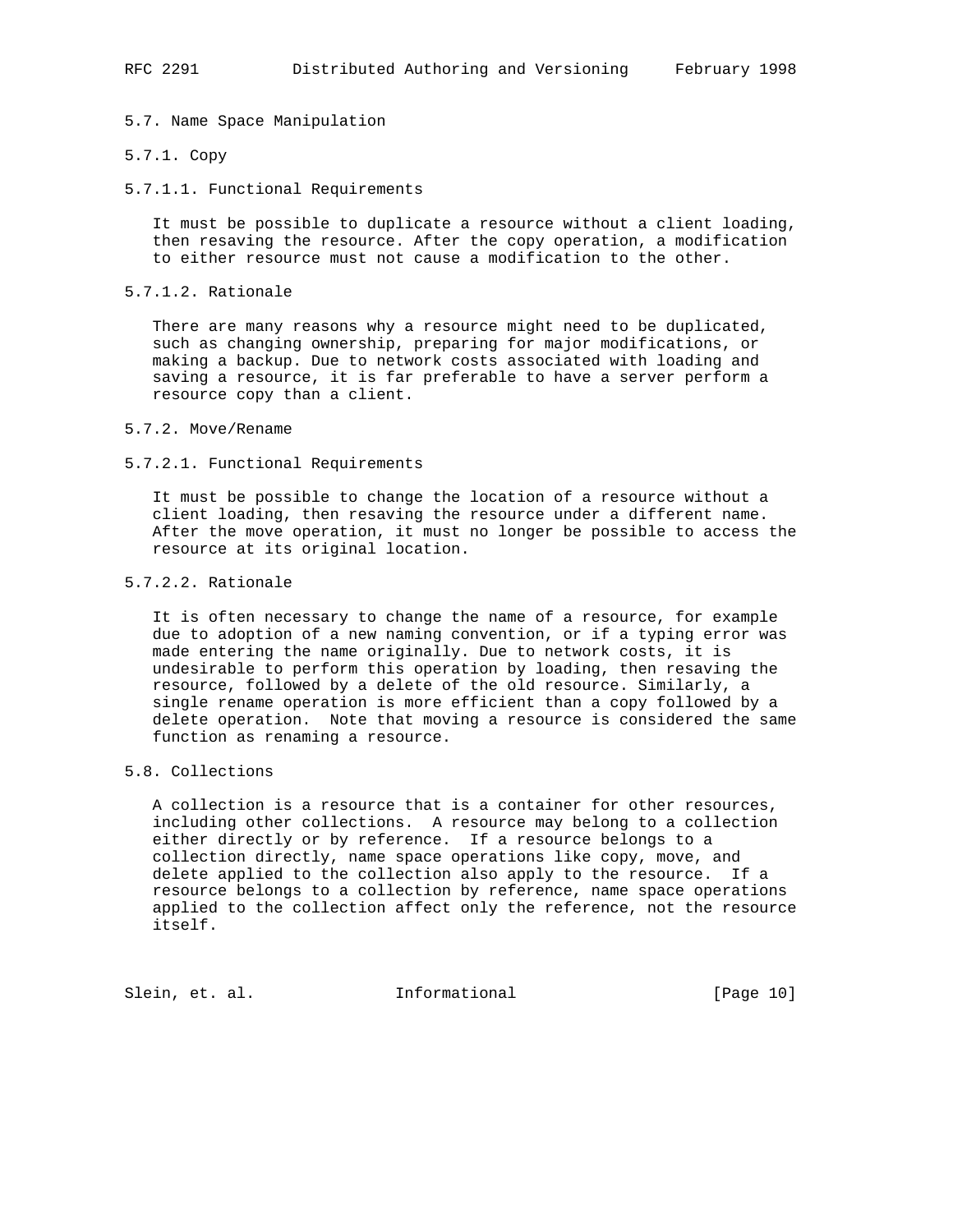## 5.8.1. Functional Requirements

 5.8.1.1. List Collection. A listing of all resources in a specific collection must be accessible.

 5.8.1.2. Make Collection. It must be possible to create a new collection.

 5.8.1.3. Add to Collection. It must be possible to add a resource to a collection directly or by reference.

 5.8.1.4. Remove from Collection. It must be possible to remove a resource from a collection.

5.8.2. Rationale

 In [URL] it states that, "some URL schemes (such as the ftp, http, and file schemes) contain names that can be considered hierarchical." Especially for HTTP servers which directly map all or part of their URL name space into a filesystem, it is very useful to get a listing of all resources located at a particular hierarchy level. This functionality supports "Save As..." dialog boxes, which provide a listing of the entities at a current hierarchy level, and allow navigation through the hierarchy. It also supports the creation of graphical visualizations (typically as a network) of the hypertext structure among the entities at a hierarchy level, or set of levels. It also supports a tree visualization of the entities and their hierarchy levels.

 In addition, document management systems may want to make their documents accessible through the Web. They typically allow the organization of documents into collections, and so also want their users to be able to view the collection hierarchy through the Web.

 There are many instances where there is not a strong correlation between a URL hierarchy level and the notion of a collection. One example is a server in which the URL hierarchy level maps to a computational process which performs some resolution on the name. In this case, the contents of the URL hierarchy level can vary depending on the input to the computation, and the number of resources accessible via the computation can be very large. It does not make sense to implement a directory feature for such a name space. However, the utility of listing the contents of those URL hierarchy levels which do correspond to collections, such as the large number of HTTP servers which map their name space to a filesystem, argue for the inclusion of this capability, despite not being meaningful in all

Slein, et. al. 10. Informational [Page 11]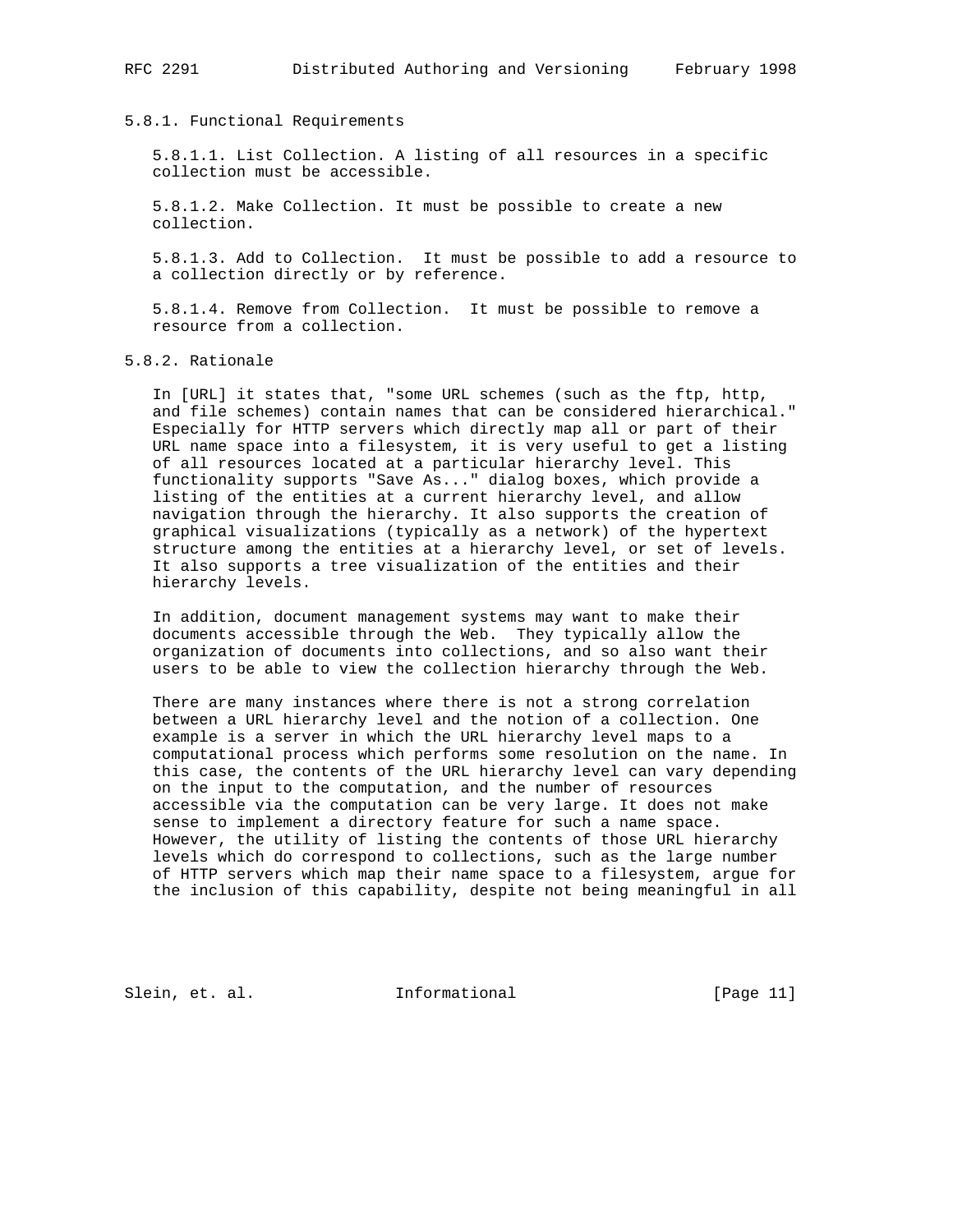cases. If listing the contents of a URL hierarchy level does not makes sense for a particular URL, then a "405 Method Not Allowed" status code could be issued.

 The ability to create collections to hold related resources supports management of a name space by packaging its members into small, related clusters. The utility of this capability is demonstrated by the broad implementation of directories in recent operating systems. The ability to create a collection also supports the creation of "Save As..." dialog boxes with "New Level/Folder/Directory" capability, common in many applications.

## 5.9. Versioning

5.9.1. Background and General Principles

 5.9.1.1. Stability of versions. Most versioning systems are intended to provide an accurate record of the history of evolution of a document. This accuracy is ensured by the fact that a version eventually becomes "frozen" and immutable. Once a version is frozen, further changes will create new versions rather than modifying the original. In order for caching and persistent references to be properly maintained, a client must be able to determine that a version has been frozen. Any successful attempt to retrieve a frozen version of a resource will always retrieve exactly the same content, or return an error if that version (or the resource itself) is no longer available.

 5.9.1.2. Operations for Creating New Versions. Version management systems vary greatly in the operations they require, the order of the operations, and how they are combined into atomic functions. In the most complete cases, the logical operations involved are:

- o Reserve existing version
- o Lock existing version
- o Retrieve existing version
- o Request or suggest identifier for new version
- o Write new version
- o Release lock
- o Release reservation

 With the exception of requesting a new version identifier, all of these operations have applications outside of versioning and are either already part of HTTP or are discussed in earlier sections of these requirements. Typically, versioning systems combine reservation, locking, and retrieval -- or some subset of these - into an atomic checkout function. They combine writing, releasing

Slein, et. al. 1nformational [Page 12]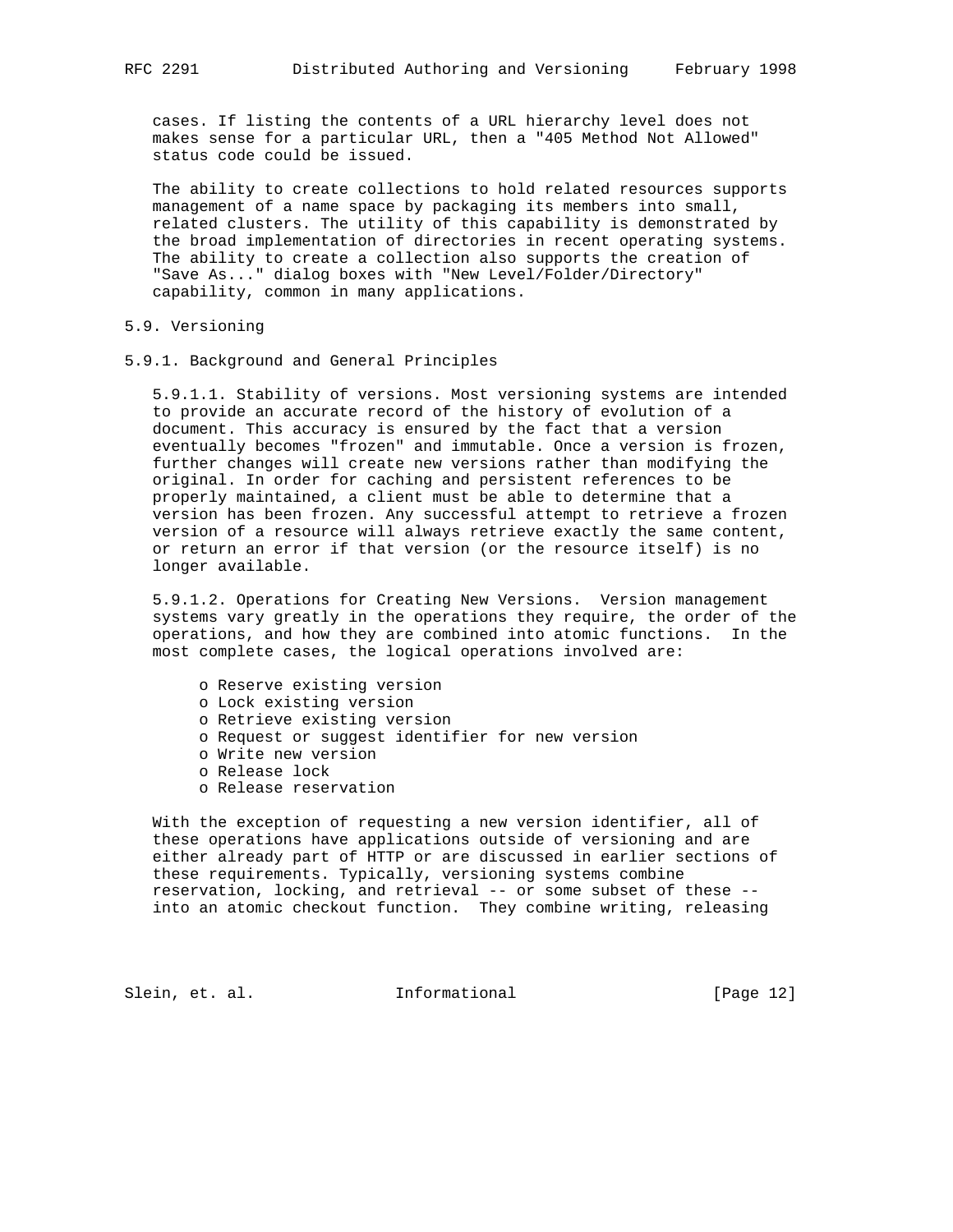the lock, and releasing the reservation -- or some subset of these - into an atomic checkin function. The new version identifier may be assigned either at checkout or at checkin.

 The WebDAV extensions must find some balance between allowing versioning servers to adopt whatever policies they wish with regard to these operations and enforcing enough uniformity to keep client implementations simple.

 5.9.1.3. The Versioning Model. Each version typically stands in a "derived from" relationship to its predecessor(s). It is possible to derive several different versions from a single version (branching), and to derive a single version from several versions (merging). Consequently, the collection of related versions forms a directed acyclic graph. In the following discussion, this graph will be called a "version graph". Each node of this graph is a "version" or "member of the version graph". The arcs of the graph capture the "derived from" relationships.

 It is also possible for a single resource to participate in multiple version graphs.

 The WebDAV extensions should support this versioning model, though particular servers may restrict it in various ways.

 5.9.1.4. Versioning Policies. Many writers, including Feiler [CM] and Haake and Hicks [VSE], have discussed the notion of versioning styles (referred to here as versioning policies, to reflect the nature of client/server interaction) as one way to think about the different policies that versioning systems implement. Versioning policies include decisions on the shape of version histories (linear or branched), the granularity of change tracking, locking requirements made by a server, etc. The protocol should clearly identify the policies that it dictates and the policies that are left up to versioning system implementors or administrators.

5.9.1.5. It is possible to version resources of any media type.

5.9.2. Functional Requirements

 5.9.2.1. Referring to a version graph. There must be a way to refer to a version graph as a whole.

 Some queries and operations apply, not to any one member of a version graph, but to the version graph as a whole. For example, a client may request that an entire graph be moved, or may ask for a version history. In these cases, a way to refer to the whole version graph is required.

Slein, et. al. 1nformational [Page 13]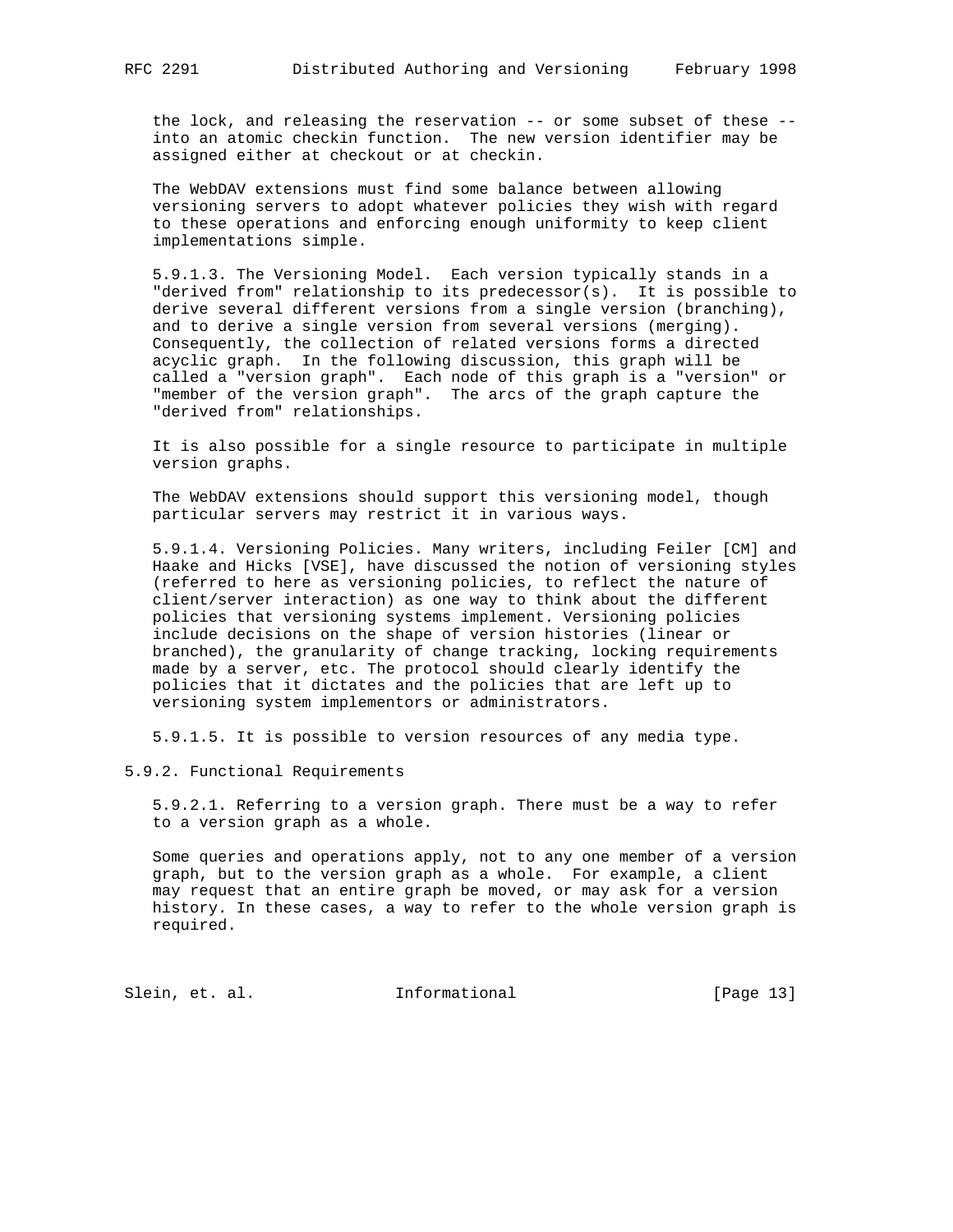5.9.2.2. Referring to a specific member of a version graph. There must be a way to refer to each member of a version graph. This means that each member of the graph is itself a resource.

 Each member of a version graph must be a resource if it is to be possible for a hypertext link to refer to specific version of a page, or for a client to request a specific version of a document for editing.

 5.9.2.3. A client must be able to determine whether a resource is a version graph, or whether a resource is itself a member of a version graph.

 A resource may be a simple, non-versioned resource, or it may be a version graph, or it may be a member of a version graph. A client needs to be able to tell which sort of resource it is accessing.

 5.9.2.4. There must be a way to refer to a server-defined default member of a version graph.

 The server should return a default version of a resource for requests that ask for the default version, as well as for requests where no specific version information is provided. This is one of the simplest ways to guarantee non-versioning client compatibility. This does not rule out the possibility of a server returning an error when no sensible default exists.

 It may also be desirable to be able to refer to other special members of a version graph. For example, there may be a current version for editing that is different from the default version. For a graph with several branches, it may be useful to be able to request the tip version of any branch.

 5.9.2.5. It must be possible, given a reference to a member of a version graph, to find out which version graph(s) that resource belongs to.

 This makes it possible to understand the versioning context of the resource. It makes it possible to retrieve a version history for the graphs to which it belongs, and to browse the version graph. It also supports some comparison operations: It makes it possible to determine whether two references designate members of the same version graph.

 5.9.2.6. Navigation of a version graph. Given a reference to a member of a version graph, it must be possible to discover and access the following related members of the version graph.

Slein, et. al. 10. Informational [Page 14]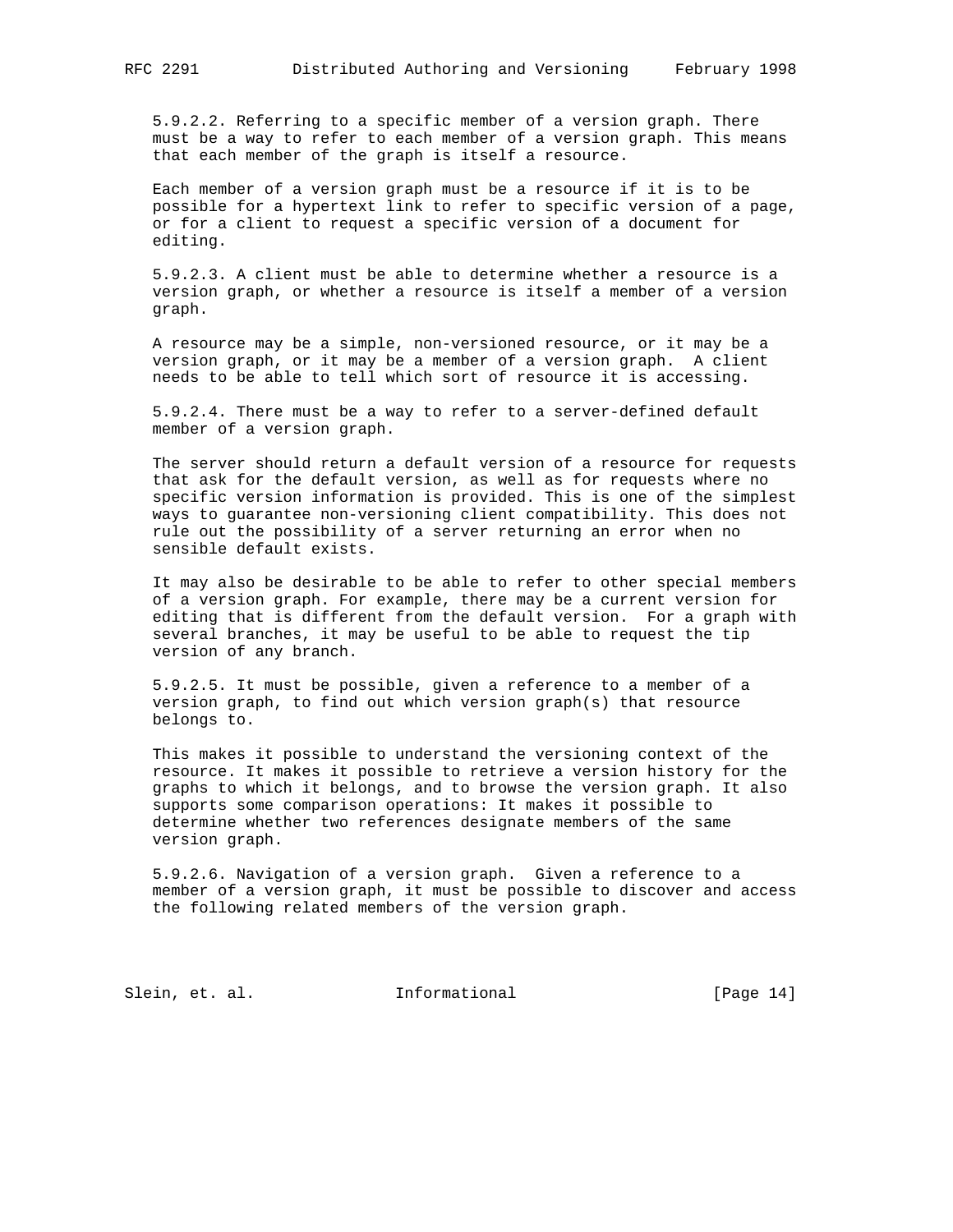o root member of the graph

- o predecessor member(s)
- o successor member(s)
- o default member of the graph

 It must be possible in some way for a versioning client to access versions related to a resource currently being examined.

 5.9.2.7. Version Topology. There must be a way to retrieve the complete version topology for a version graph, including information about all members of the version graph. The format for this information must be standardized so that the basic information can be used by all clients. Other specialized formats should be accommodated, for servers and clients that require information that cannot be included in the standard topology.

 5.9.2.8. A client must be able to propose a version identifier to be used for a new member of a version graph. The server may refuse to use the client's suggested version identifier. The server should tell the client what version identifier it has assigned to the new member of the version graph.

5.9.2.9. A version identifier must be unique across a version graph.

 5.9.2.10. A client must be able to supply version-specific properties to be associated with a new member of a version graph. (See Section 5.1 "Properties" above.) At a minimum, it must be possible to associate comments with the new member, explaining what changes were made.

 5.9.2.11. A client must be able to query the server for information about a version tree, including which versions are locked, which are reserved for editing, and by whom (Session Tracking).

# 5.9.3. Rationale

 Versioning in the context of the world-wide web offers a variety of benefits:

 It provides infrastructure for efficient and controlled management of large evolving web sites. Modern configuration management systems are built on some form of repository that can track the revision history of individual resources, and provide the higher-level tools to manage those saved versions. Basic versioning capabilities are required to support such systems.

Slein, et. al. Informational [Page 15]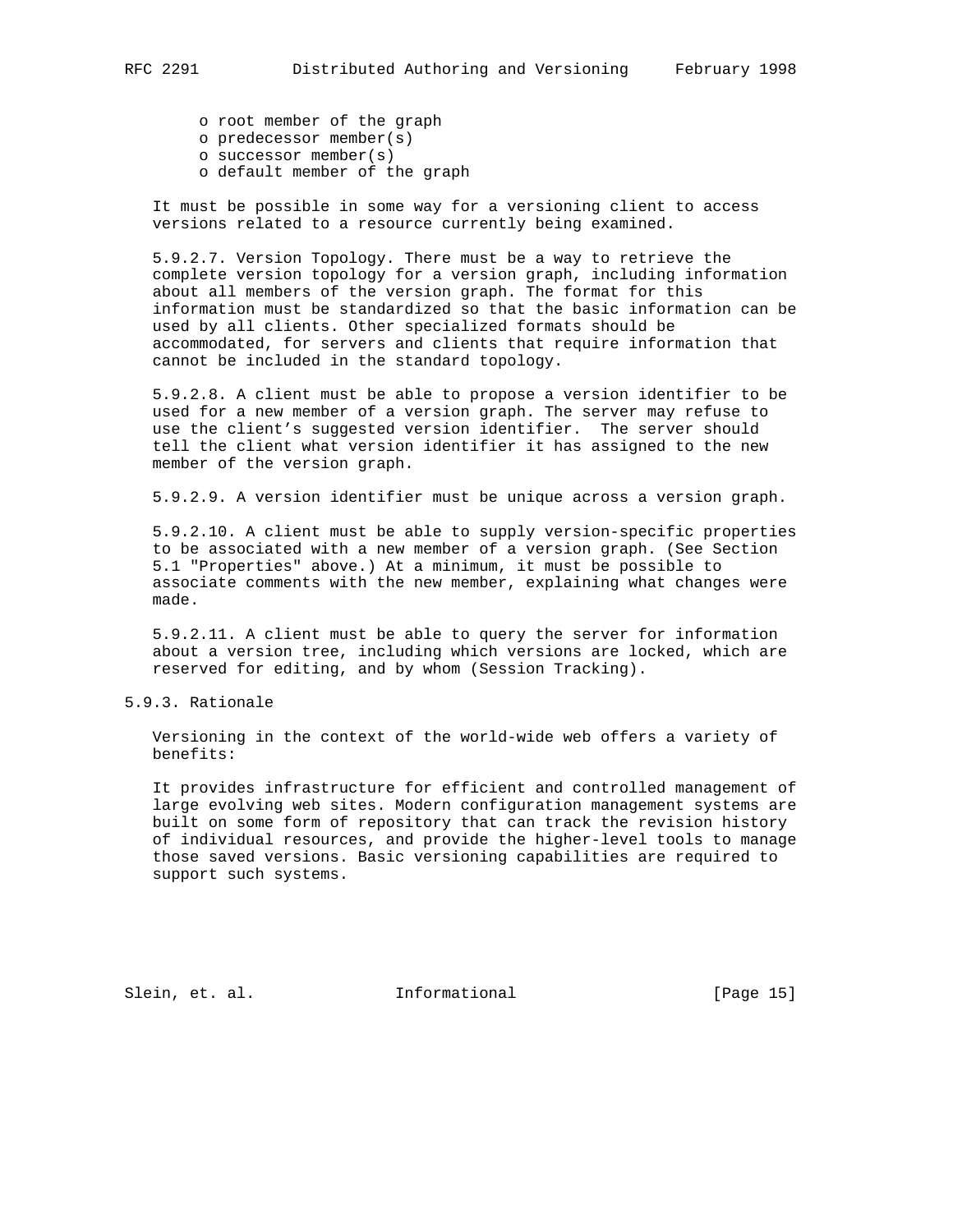It allows parallel development and update of single resources. Since versioning systems register change by creating new objects, they enable simultaneous write access by allowing the creation of variant versions. Many also provide merge support to ease the reverse operation.

 It provides a framework for coordinating changes to resources. While specifics vary, most systems provide some method of controlling or tracking access to enable collaborative resource development.

 It allows browsing through past and alternative versions of a resource. Frequently the modification and authorship history of a resource is critical information in itself.

 It provides stable names that can support externally stored links for annotation and link-server support. Both annotation and link servers frequently need to store stable references to portions of resources that are not under their direct control. By providing stable states of resources, version control systems allow not only stable pointers into those resources, but also well-defined methods to determine the relationships of those states of a resource.

 It allows explicit semantic representation of single resources with multiple states. A versioning system directly represents the fact that a resource has an explicit history, and a persistent identity across the various states it has had during the course of that history.

# 5.10. Variants

 Detailed requirements for variants will be developed in a separate document.

5.10.1. Functional Requirements

 It must be possible to send variants to the server, describing the relationships between the variants and their parent resource. In addition, it must be possible to write and retrieve variants of property labels, property descriptions, and property values.

5.10.2. Rationale

 The HTTP working group is addressing problems of content negotiation and retrieval of variants of a resource. To extend this work to an authoring environment, WEBDAV must standardize mechanisms for authors to use when submitting variants to a server. Authors need to be able to provide variants in different file or document formats, for different uses. They need to provide variants optimized for different

Slein, et. al. 1nformational [Page 16]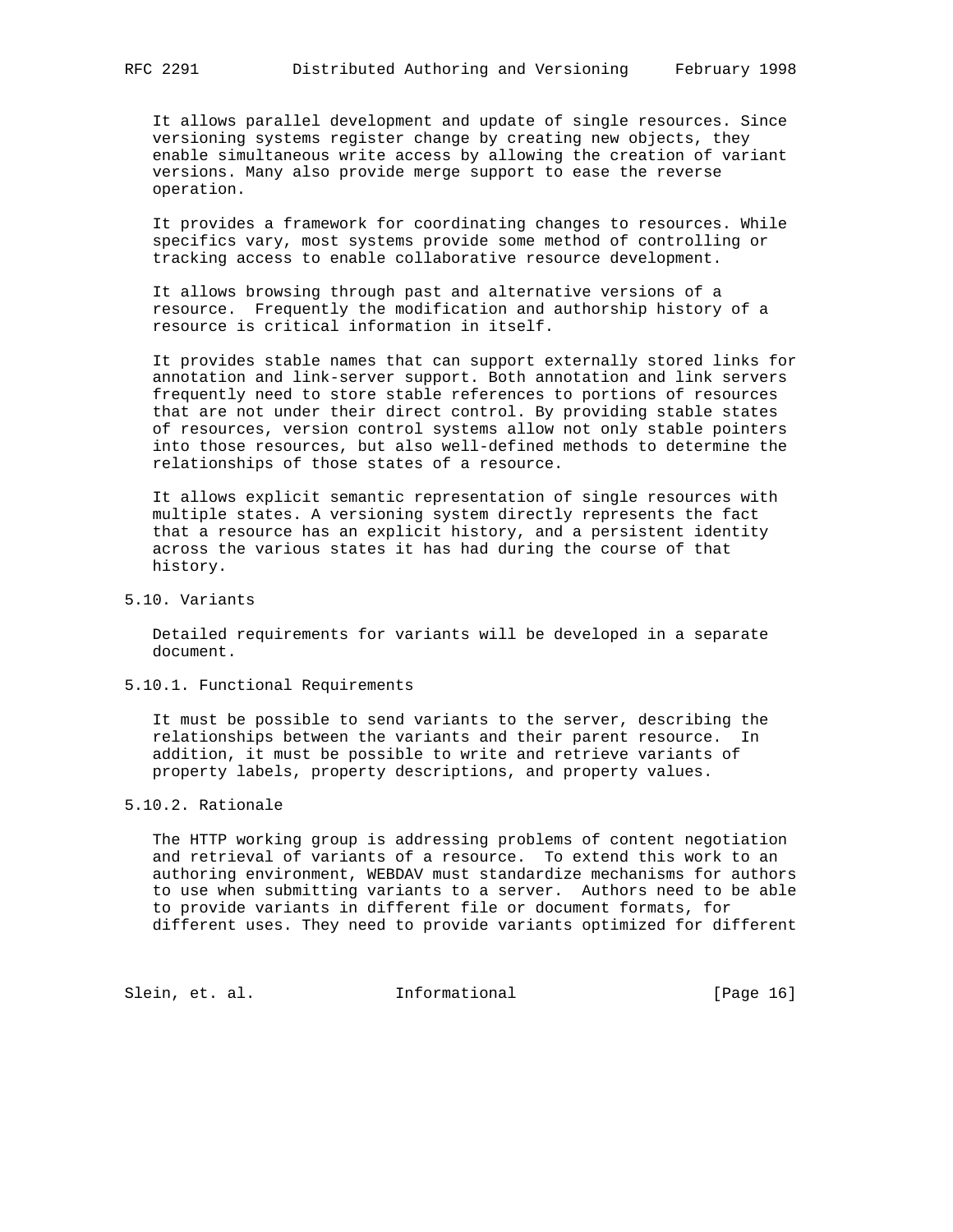clients and for different output devices. They need to be able to provide variants in different languages in the international environment of the Web. In support of internationalization requirements (See 5.12 below), variants need to be supported not just for the content of resources, but for any information intended for human use, such as property values, labels, and descriptions.

## 5.11. Security

 5.11.1. Authentication. The WebDAV specification should state how the WebDAV extensions interoperate with existing authentication schemes, and should make recommendations for using those schemes.

 5.11.2. Access Control. Access control requirements are specified in a separate access control work in progress [AC].

 5.11.3. Interoperability with Security Protocols. The WebDAV specification must provide a minimal list of security protocols which any compliant server / client must support. These protocols should insure the authenticity of messages and the privacy and integrity of messages in transit.

- 5.12. Internationalization
- 5.12.1. Character Sets and Languages

 Since Web distributed authoring occurs in a multi-lingual environment, information intended for user comprehension must conform to the IETF Character Set Policy [CHAR]. This policy addresses character sets and encodings, and language tagging.

5.12.2. Rationale

 In the international environment of the Internet, it is important to insure that any information intended for user comprehension can be displayed in a writing system and language agreeable to both the client and the server. The information encompassed by this requirement includes not only the content of resources, but also such things as display names and descriptions of properties, property values, and status messages.

6. Acknowledgements

 Our understanding of these issues has emerged as the result of much thoughtful discussion, email, and assistance by many people, who deserve recognition for their effort.

Slein, et. al. 10. Informational [Page 17]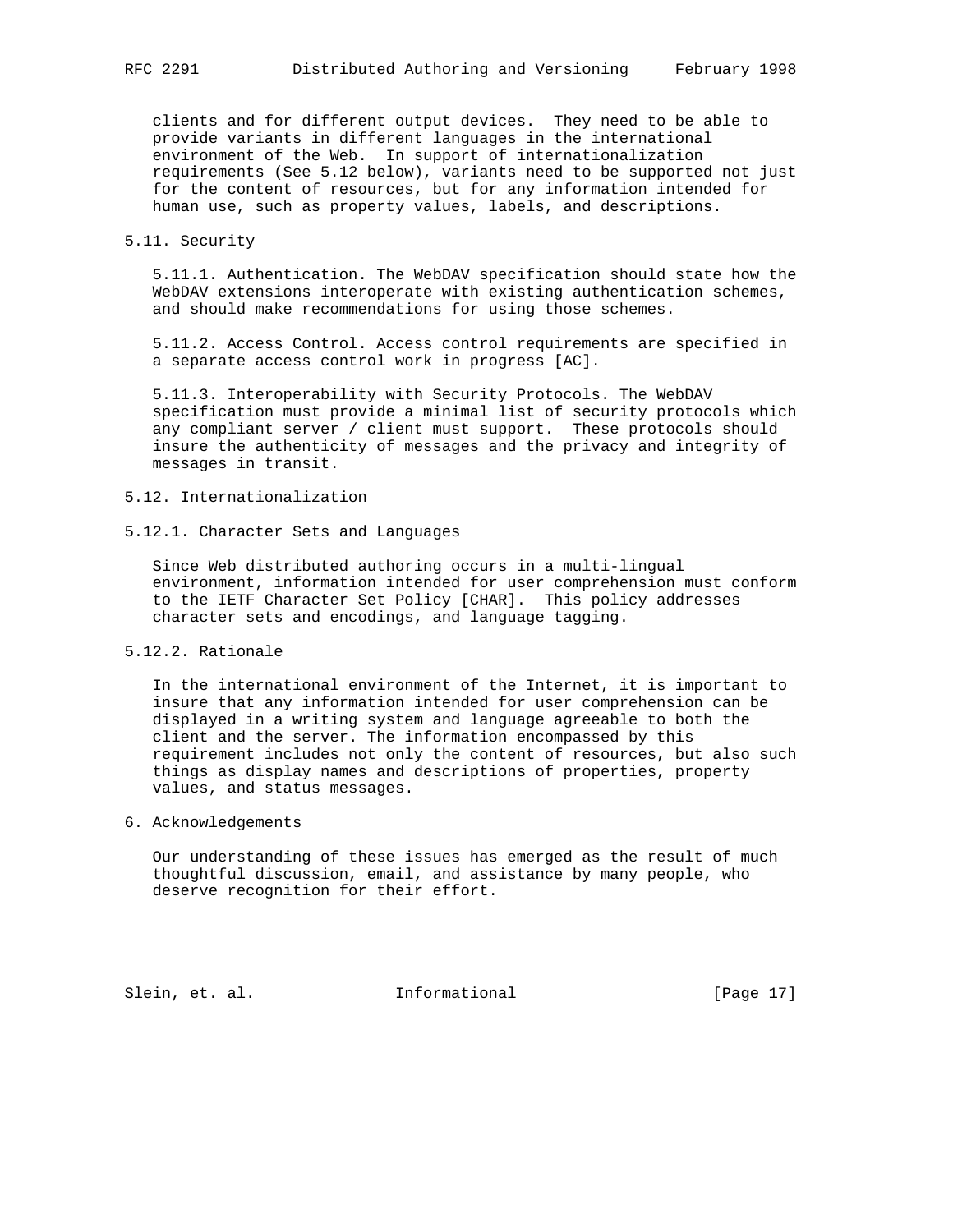Terry Allen, tallen@sonic.net Alan Babich, FileNet, babich@filenet.com Dylan Barrell, Open Text, dbarrell@opentext.ch Barbara Bazemore, PC DOCS, barbarab@pcdocs.com Martin Cagan, Continuus Software, Marty\_Cagan@continuus.com Steve Carter, Novell, srcarter@novell.com Dan Connolly, World Wide Web Consortium, connolly@w3.org Jim Cunningham, Netscape, jfc@netscape.com Ron Daniel Jr., Los Alamos National Laboratory, rdaniel@lanl.gov Mark Day, Lotus, Mark\_Day@lotus.com Martin J. Duerst, mduerst@ifi.unizh.ch Asad Faizi, Netscape, asad@netscape.com Ron Fein, Microsoft, ronfe@microsoft.com David Fiander, Mortice Kern Systems, davidf@mks.com Roy Fielding, U.C. Irvine, fielding@ics.uci.edu Mark Fisher, Thomson Consumer Electronics, FisherM@indy.tce.com Yaron Y. Goland, Microsoft, yarong@microsoft.com Phill Hallam-Baker, MIT, hallam@ai.mit.edu Dennis Hamilton, Xerox PARC, hamilton@parc.xerox.com Andre van der Hoek, University of Colorado, Boulder, andre@cs.colorado.edu Del Jensen, Novell, dcjensen@novell.com Gail Kaiser, Columbia University, kaiser@cs.columbia.edu Rohit Khare, World Wide Web Consortium, khare@w3.org Ora Lassila, Nokia Research Center, ora.lassila@research.nokia.com Ben Laurie, A.L. Digital, ben@algroup.co.uk Mike Little, Bellcore, little@bellcore.com Dave Long, America Online, dave@sb.aol.com Larry Masinter, Xerox PARC, masinter@parc.xerox.com Murray Maloney, SoftQuad, murray@sq.com Jim Miller, World Wide Web Consortium, jmiller@w3.org Howard S. Modell, Boeing, howard.s.modell@boeing.com Keith Moore, University of Tennessee, Knoxville, moore@cs.utk.edu Henrik Frystyk Nielsen, World Wide Web Consortium, frystyk@w3.org Jon Radoff, NovaLink, jradoff@novalink.com Alan Robertson, alanr@bell-labs.com Henry Sanders, Microsoft, Andrew Schulert, Microsoft, andyschu@microsoft.com Christopher Seiwald, Perforce Software, seiwald@perforce.com Einar Stefferud, stef@nma.com Richard Taylor, U.C. Irvine, taylor@ics.uci.edu Robert Thau, MIT, rst@ai.mit.edu Sankar Virdhagriswaran, sv@hunchuen.crystaliz.com Dan Whelan, FileNet, dan@FILENET.COM Gregory J. Woodhouse, gjw@wnetc.com

Slein, et. al. 10. Informational [Page 18]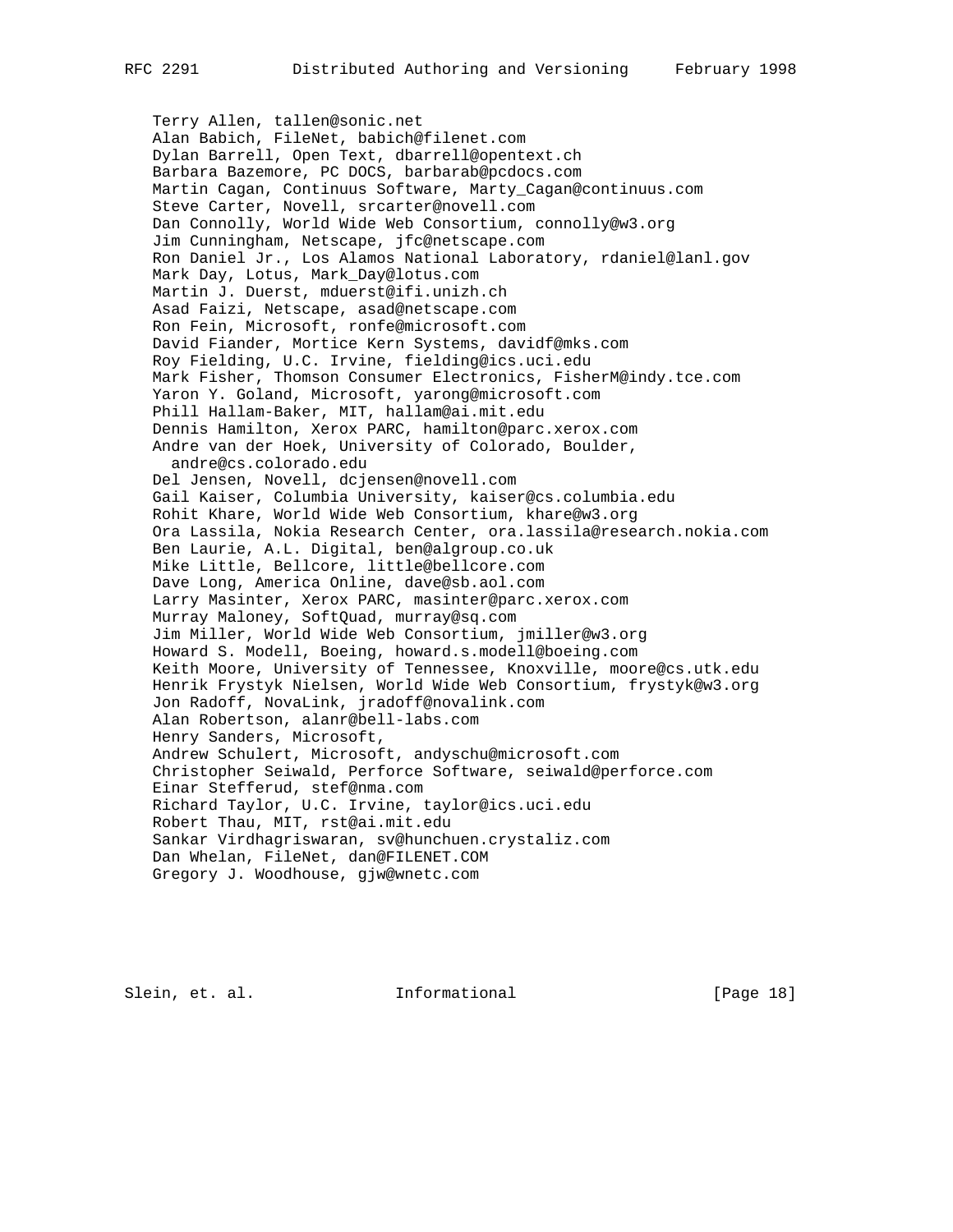7. References

 [AC] J. Radoff, "Requirements for Access Control within Distributed Authoring and Versioning Environments on the World Wide Web", unpublished manuscript, <http://lists.w3.org/Archives/Public/w3c dist-auth/1997AprJun/0183.html>

 [CHAR] Alvestrand, H., "IETF Policy on Character Sets and Languages", RFC 2277, January 1998.

 [CM] P. Feiler, "Configuration Management Models in Commercial Environments", Software Engineering Institute Technical Report CMU/SEI-91-TR-7, <http://www.sei.cmu.edu/products/publications/91.reports/91.tr.007.html>

 [HTML] Berners-Lee, T., and D. Connolly, "HyperText Markup Language Specification - 2.0", RFC 1866, November 1995.

 [HTTP] Fielding, R., Gettys, J., Mogul, J., Frystyk, H., and T. Berners-Lee, "Hypertext Transfer Protocol -- HTTP/1.1", RFC 2068, January 1997.

 [ISO 10646] ISO/IEC 10646-1:1993. "International Standard -- Information Technology -- Universal Multiple-Octet Coded Character Set (UCS) -- Part 1: Architecture and Basic Multilingual Plane."

 [URL] Berners-Lee, T., Masinter, L., and M. McCahill. "Uniform Resource Locators (URL)", RFC 1738, December 1994.

 [VSE] A. Haake, D. Hicks, "VerSE: Towards Hypertext Versioning Styles", Proc. Hypertext'96, The Seventh ACM Conference on Hypertext, 1996, pages 224-234.

Slein, et. al. 10. Informational [Page 19]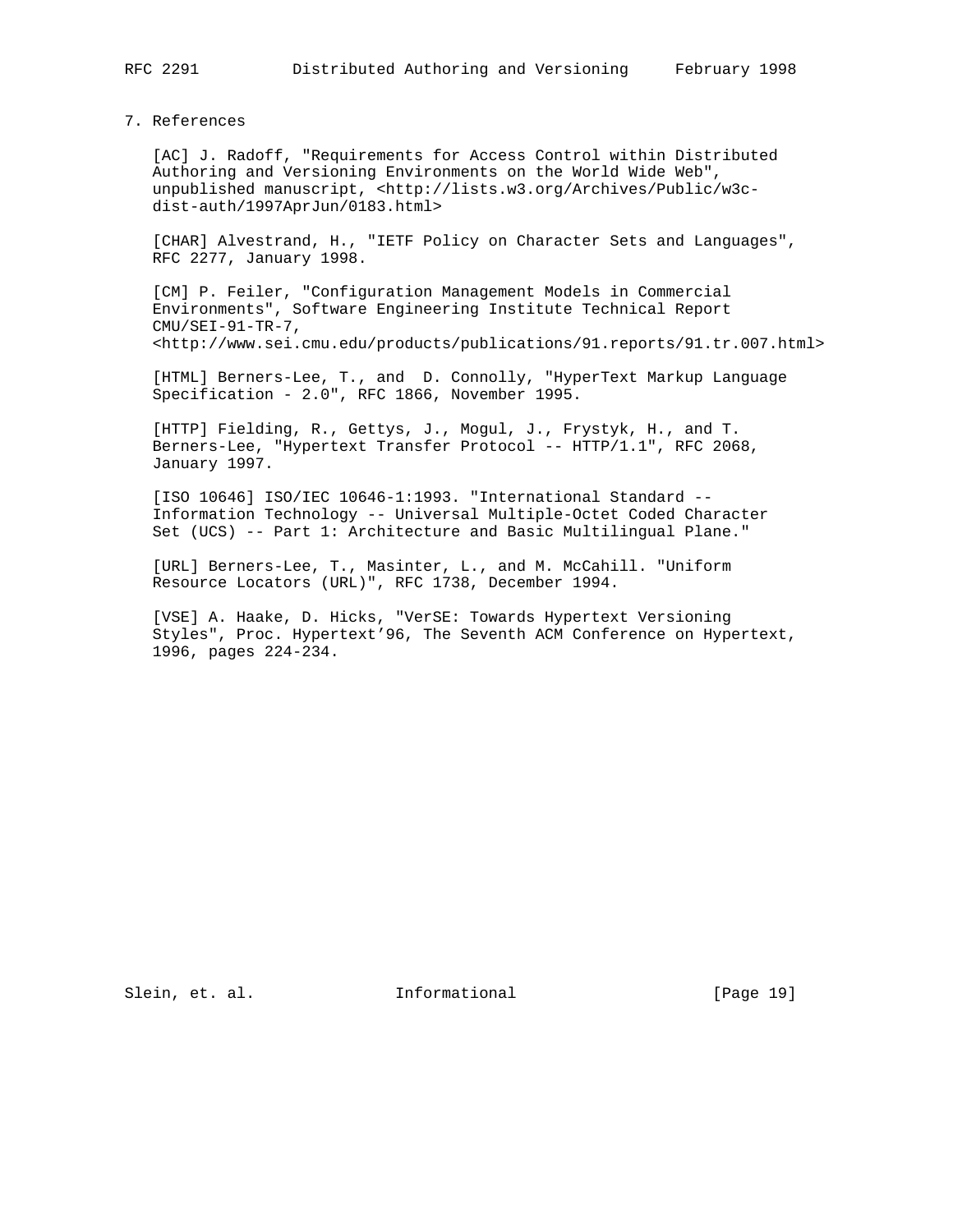8. Authors' Addresses

 Judith Slein Xerox Corporation 800 Phillips Road 128-29E Webster, NY 14580

EMail: slein@wrc.xerox.com

 Fabio Vitali Department of Computer Science University of Bologna ITALY

EMail: fabio@cs.unibo.it

 E. James Whitehead, Jr. Department of Information and Computer Science University of California Irvine, CA 92697-3425

 Fax: 714-824-4056 EMail: ejw@ics.uci.edu

 David G. Durand Department of Computer Science Boston University Boston, MA

EMail: dgd@cs.bu.edu

Slein, et. al. 1nformational [Page 20]